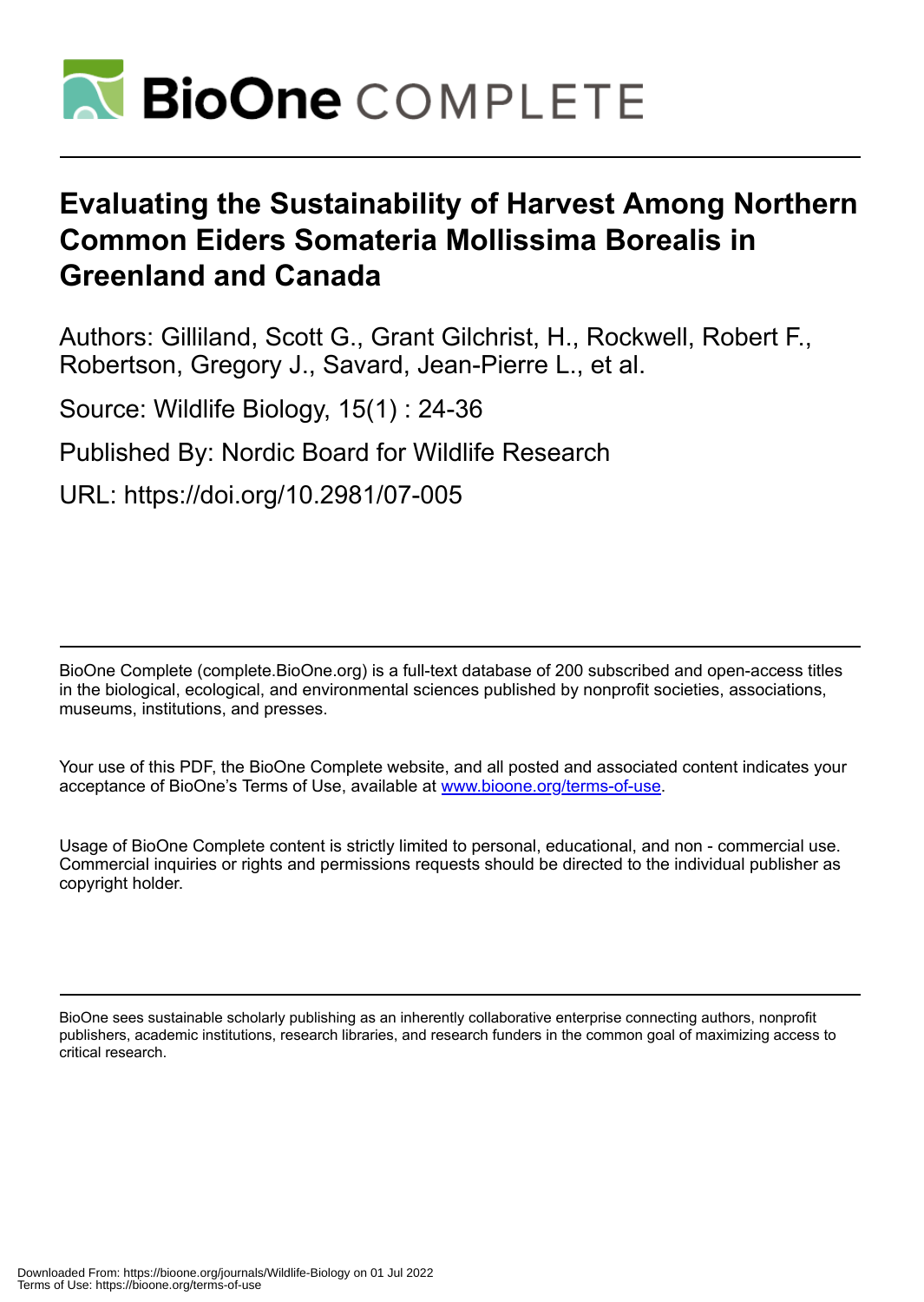## Evaluating the sustainability of harvest among northern common eiders Somateria mollissima borealis in Greenland and Canada

## Scott G. Gilliland, H. Grant Gilchrist, Robert F. Rockwell, Gregory J. Robertson, Jean-Pierre L. Savard, Flemming Merkel & Anders Mosbech

Sustainable harvest, the extraction of game without affecting population viability, is a desirable approach to the use of wildlife. However, overharvest has been responsible for the decline of many wildlife populations globally, so there is an urgent need to balance human requirements while avoiding the severe depletion of wild populations. Northern common eiders Somateria mollissima borealis are heavily hunted in Canada and Greenland, but the effect of this intensive harvest has not been examined. We developed a population model to investigate the sustainability of the reported harvest, which consisted of two wintering areas in Greenland and Atlantic Canada and three breeding populations. The model indicated that harvest in Atlantic Canada was sustainable, but a number of conditions could lead to slow declines. In contrast, the annual winter harvest of 55,000-70,000 eiders reported during 1993-2000 in Greenland was not sustainable, and this conclusion held under a wide range of alternate conditions. The model indicated that harvest during late winter may have a greater effect on populations than harvest in early winter. We further refined the model to assume that at some low population level the success of hunters would decline and that harvest became a function of population size (a rate). This scenario had the expected and undesirable result of stabilizing populations at very low levels. Overall, our model suggests that the high harvest reported in Greenland during 1993-2000 endangers the sustainable use of the northern common eider population and that management actions are required. Common eider harvest levels in Greenland should be reduced by at least 40% of the 1993-2000 levels to stop projected declines, and allow for recovery of the decimated Greenland breeding population. Encouragingly, new hunting regulations were introduced in Greenland in 2002-2004, and harvest levels appear to be decreasing. If these harvest reductions continue, our population model could be used to re-evaluate the status of populations in the two countries.

Key words: eastern Canada, Greenland, harvest, northern common eider, population model, Somateria mollissima borealis

Scott G. Gilliland & Gregory J. Robertson, Canadian Wildlife Service, 6 Bruce Street, Mount Pearl, Newfoundland and Labrador A1N 4T3, Canada - e-mail addresses: scott.gilliland@ec.gc.ca (Scott G. Gilliland); greg.robertson@ec.gc.ca (Gregory J. Robertson)

H. Grant Gilchrist, Canadian Wildlife Service, National Wildlife Research Centre, 1125 Colonel By Drive, Raven Road, Carleton University, Ottawa, Ontario K1A 0H3 Canada - e-mail: grant.gilchrist@ec.gc.ca

Robert F. Rockwell, American Museum of Natural History, Central Park West at 79th Street, New York, New York 10024, USA - e-mail: rfr@amnh.org

Jean-Pierre L. Savard, Canadian Wildlife Service, 1141 Route de l'Église, P.O. Box 10100, Ste-Foy, Québec G1V 4H5, Canada - e-mail: jean-pierre.savard@ec.gc.ca

FlemmingMerkel, Greenland Institute of Natural Resources, P.O. Box 570, 3900 Nuuk, Greenland - e-mail: fme@dmu.dk Anders Mosbech, National Environmental Research Institute, P.O. Box 358, DK-4000, Roskilde, Denmark - e-mail: amo@dmu.dk

Corresponding author: Scott G. Gilliland

Received 31 January 2007, accepted 23 May 2008

Associate Editor: Jean-Dominique Lebreton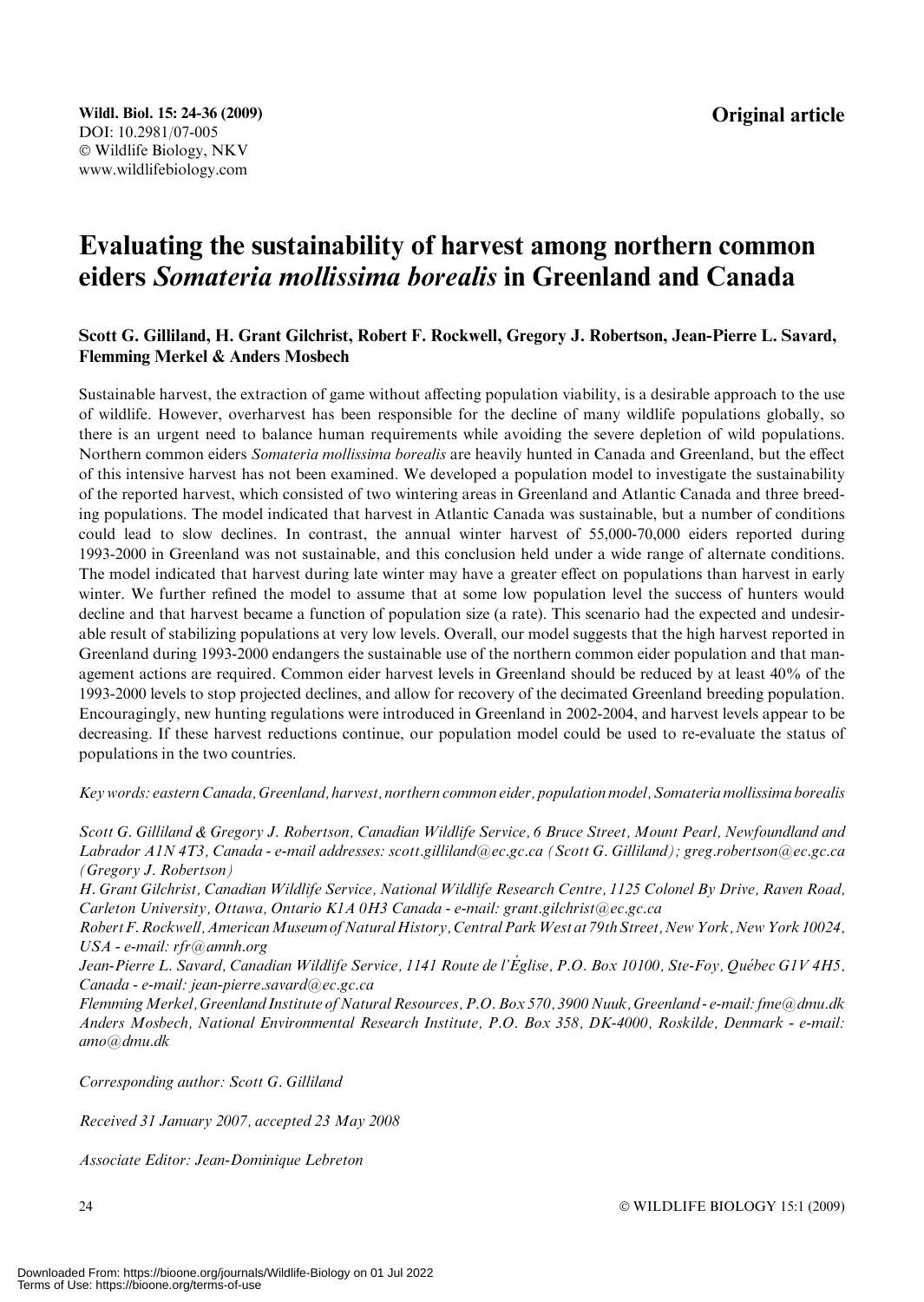Throughout the world, wildlife is harvested for subsistence, recreation and income. Overexploitation has been identified as a contributing factor among nearly  $\frac{1}{3}$  of the bird and mammal species that are threatened with extinction (Peres 2001, Rosser & Mainka 2002, Rao & McGowan 2002). To maintain global biodiversity, there is an urgent need to find ways to satisfy human requirements while avoiding the decimation of wild populations (Pims et al. 1995, Johannes 1998). Arguably, the ability to balance human requirements for food while maintaining wildlife populations requires the development of practical and reliable models of sustainable wildlife harvest (Hilborn & Walters 1992, Lele & Norgaard 1996). Simulation models of wildlife populations are useful tools to explore the relative importance of demographic parameters, and to help identify gaps in existing knowledge (Caswell 2001). Among exploitedwildlife populations, demographicmodels also provide the opportunity to compare the effectivenessof alternative conservation approaches (Hilborn & Walters 1992, Fieberg & Ellner 2001).

The northern common eider Somateria mollissima borealis breeds in the eastern Canadian Arctic and west Greenland, and winters in large flocks along the coasts of southwest Greenland and AtlanticCanada (Goudie et al. 2000). Itis animportant component of subsistence harvestsinArctic Canada and west Greenland (Piniarneq 2003), and also the recreational harvest in southern wintering areas including Atlantic Canada (Reed & Erskine 1986), making it one of the most heavily hunted birds in the circumpolar arctic (Circumpolar Seabird Working Group 1997). Despite this, there has been a pervasive lack of available information to assess the population status of northern common eider populations. Among northern eiders breeding and wintering in west Greenland, declines have apparently occurred (Merkel 2004a), and harvest of adult birds and disturbance at breeding colonies are thought to be contributing factors (Boertmann et al. 1996). The effects of harvest on population dynamics of northern common eiders have never been assessed, although the magnitude of the Greenland harvest has recently generated international concern (Circumpolar Seabird Working Group 1997, Hansen 2002).

New information on the size, trend and geographic delineation of northern eider populations make it possible for the first time to assess the sustainability of reported harvest levels. We developed a population model to explore the relative importance of demographic parameters and harvest to population dynamics and predicted trends, and to identify gaps in existing knowledge. To account for migration flyways and different hunting scenarios in Greenland and Canada, we constructed projection matrices for three different breeding populations that winter in the two countries. Here, we describe how existing demographic data were integrated in the model and explore the effects of timing of harvest, density-dependent harvest and dispersal between subpopulations on model output. We evaluate the sustainability of reported harvest levels, assess how uncertainty in the model affects the assessment of the sustainability of the harvest, and discuss the management implications of model forecasts for both Canada and Greenland.

## **Methods**

## Population delineation

Northern common eiders were recently tracked using satellite telemetry, and two main wintering areas and threemajormigration flyways wereidentified (Mosbech et al. 2006). Eiders tracked from a breeding colony in west Greenland migrated south along the Greenland coast to winter exclusively in southwest Greenland, and all migrated north again in spring to breed in Greenland (Greenland flyway). Of the eiders tracked from a colony near Southampton Island, in northern Hudson Bay, Canada, some migrated through the Hudson Strait then south along the coasts of Labrador, Newfoundland and Québec, to winter in Atlantic Canada (Canadian Flyway). However, most crossed the Davis Strait to winter in southwest Greenland and returned in spring to breed in Canada, thus linking the two north-south flyways (Canadian-Greenland flyway). Of eight eiders marked in southwest Greenland in winter, seven also migrated west across Davis Strait in spring, apparently to breed in Canada (Mosbech et al. 2006). The importance of this east-west flyway was unknown and not considered in previous population assessments which assumed that all eiders breedinginArctic Canada winteredinAtlantic Canada (Reed & Erskine 1986).

## Model components

To account for different hunting scenarios in Greenland and Canada and the three flyways described above, the model treated these three populations separately (Fig. 1). Because age can influence vital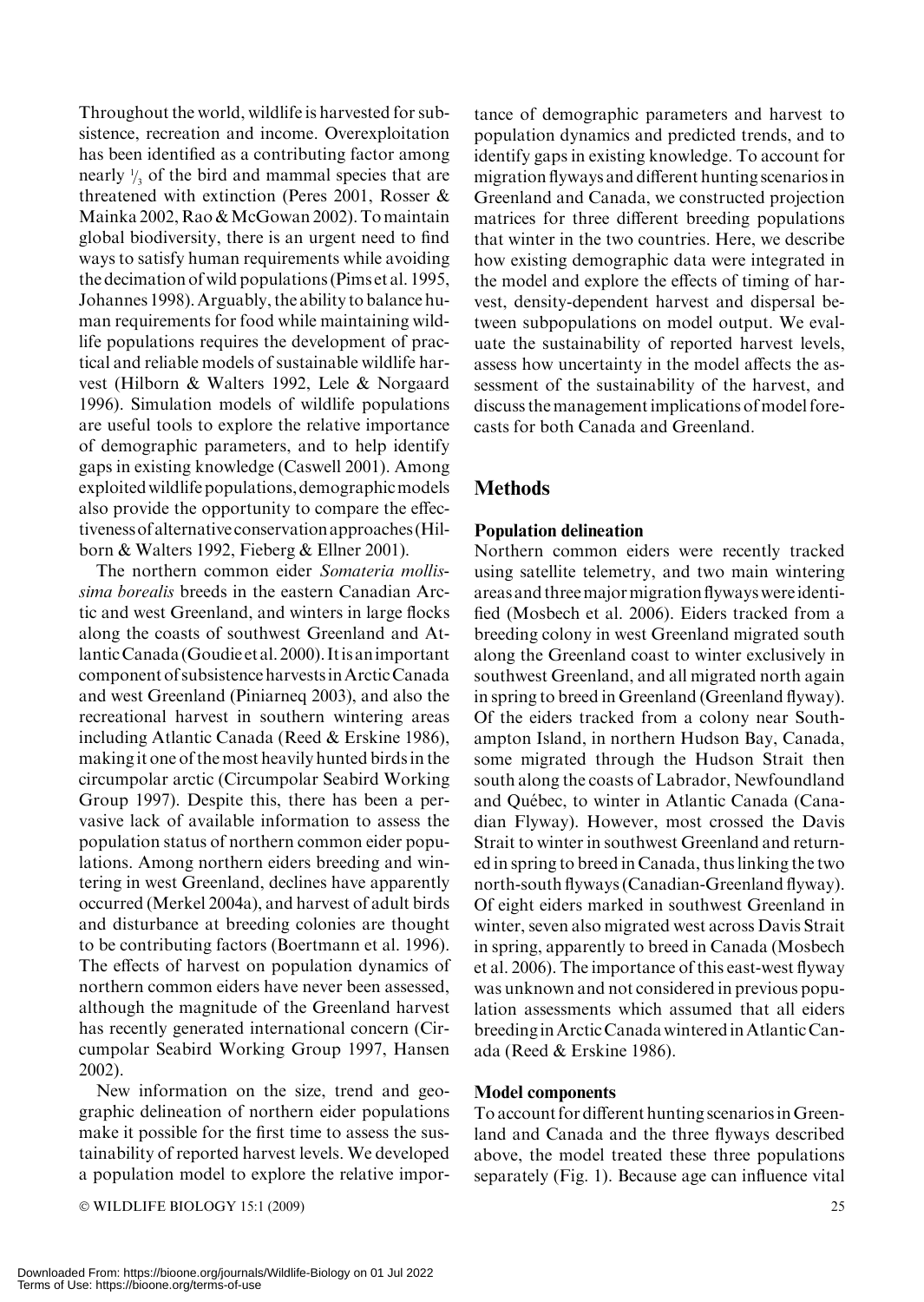

Figure 1. Population structure for northern common eiders showing linkages among the subpopulations. Eiders that breed and winter in eastern North America are represented by open circles, while eiders that breed in eastern North America and winter in Greenland are represented by closed circles, and eiders that breed and winter in Greenland are represented by hatched circles. The arrows represent population connections, with the arrow showing a connection between the two breeding populations in Canada representing the possibility of changing wintering grounds through juvenile dispersal.

rates of common eiders (Baillie & Milne 1982, Coulson 1984, Goudie et al. 2000), we used an agestructured projection matrix that included four age

classes (McDonald & Caswell 1993, Caswell 2001). Only females were considered in the model. In addition, the model was constructed using a seasonal matrix approach that divided the annual population projection into a series of seasonal transitions corresponding to ecologically relevant periods (Schmutz et al. 1997, Cooch et al. 2003). Since eiders reproduce once per year and population counts are generally obtained in late winter, we started by building a projection matrix configured for a population census during the pre-breeding season. The first transition allowed for the production of young  $(M_a \text{ in Table 1 and Figure 2, where 'a'})$ is age class), and removed females killed by natural breeding season mortality  $(S_{sa}$  in Table 1 and Figure 2). The second transition removed females killed by natural fall mortality first  $(S<sub>fa</sub>)$ , and then removed females killed in the fall harvest  $(H_{af})$ . Similarly, the third projection removed females dying from natural winter mortality  $(S_{wa})$  and then removed females killed in the late-winter harvest  $(H<sub>aw</sub>)$ . A simplified general time line of these annual events is provided in Figure 3.

#### Model parameter estimates

When possible, vital rates were based upon existing field data specific to the northern common eider.For the rates for which no data existed, we extracted values from the published literature on other subspecies of common eiders. There are no estimates of breeding propensity for northern common eiders, or how this may vary annually (see Coulson 1984). Therefore, we used age-specific breeding propensity values reported for common eiders S. m. mollissima breeding in Scotland (Baillie & Milne 1982), and assumed that all females bred by the age of 4.

Table 1. Age-specific vital rates used in the model to simulate northern common eider populations.

| Age class |       |       |          |                                                                 |  |
|-----------|-------|-------|----------|-----------------------------------------------------------------|--|
|           |       | 3     | $\geq$ 4 | Source                                                          |  |
|           | 0.22  | 0.40  | 1.00     | Baillie & Milne 1982                                            |  |
|           | 3.6   | 3.6   | 3.6      | Joensen & Preuss 1972, Chapdelaine et al. 1986,                 |  |
|           |       |       |          | Cooch 1986, Prach et al. 1986,                                  |  |
|           |       |       |          | H.G. Gilchrist, unpubl. data, Nyegaard 2004                     |  |
|           | 0.9   | 0.9   | 0.9      | Nyegaard 2004, H.G. Gilchrist unpubl. data                      |  |
|           | 0.9   | 0.9   | 0.9      | Nyegaard 2004, H.G. Gilchrist unpubl. data                      |  |
| $\Omega$  | 0.3   | 0.3   | 0.3      | Swennen 1991                                                    |  |
| 3.5       | 2.0   | 1.0   | 1.0      | Joensen 1974, Frich & Falk 1997, Gilliland & Robertson in press |  |
|           | 0.92  | 0.98  | 0.98     |                                                                 |  |
| 0.707     | 0.866 | 0.985 | 0.985    |                                                                 |  |
| 0.707     | 0.866 | 0.985 | 0.985    |                                                                 |  |
| 0.5       | 0.69  | 0.95  | 0.95     | Swennen 1991                                                    |  |
|           |       |       |          |                                                                 |  |

\* Annual survival of non-hunted common eider population, survival post-fledging for first-year birds.

Overall fecundity:  $M_a = bp_a * cs_a * ns_a * bs_a$ .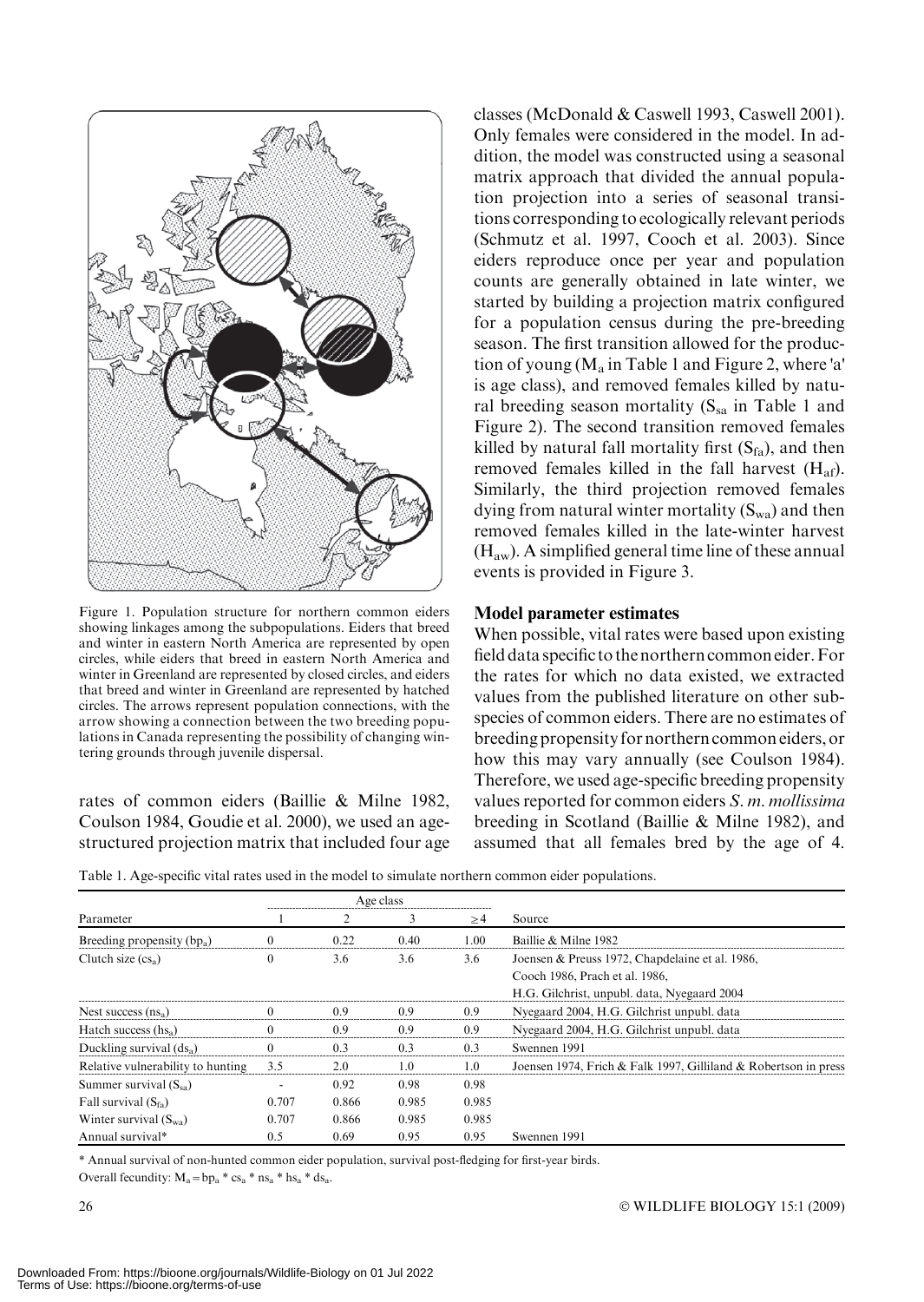

Figure 2. Life-cycle diagram for the northern common eider population model. Eiders that breed and winter in eastern North America are represented by open circles, while eiders that breed in eastern North America and winter in Greenland are represented by closed circles, and eiders that breed and winter in Greenland are represented by hatched circles.

Reproductive variables including clutch size  $(c_s)$ , nest success  $(ns<sub>a</sub>)$  and hatch success  $(hs<sub>a</sub>)$  were based on published results and ongoing field studies of northern common eiders (see Table 1), whereas duckling survival  $(ds<sub>a</sub>)$  and post-fledging survival  $(S_{s1})$  were based on S. m. mollissima (Swennen 1991), as no data were available for northern common eiders. We partitioned the annual cycle into three equal 4-month long periods called summer (or breeding), fall and winter (or early and late nonbreeding), and partitioned annual survival rates among these three periods for each age class. In the absence of harvest or periodic catastrophic events, we set annual adult survival rates near themaximum reported for common eiders  $({\sim}95\%;$  Swennen 1991). Common eider females occasionally fall victim to predators while nesting, so survival for the breeding period was set slightly lower than for the two non-breeding periods for breeding-age females, whereas summer survivalwas set higherin 2-year old



© WILDLIFE BIOLOGY 15:1 (2009) 27

Figure 3. General time line showing the annual events of the demographic model.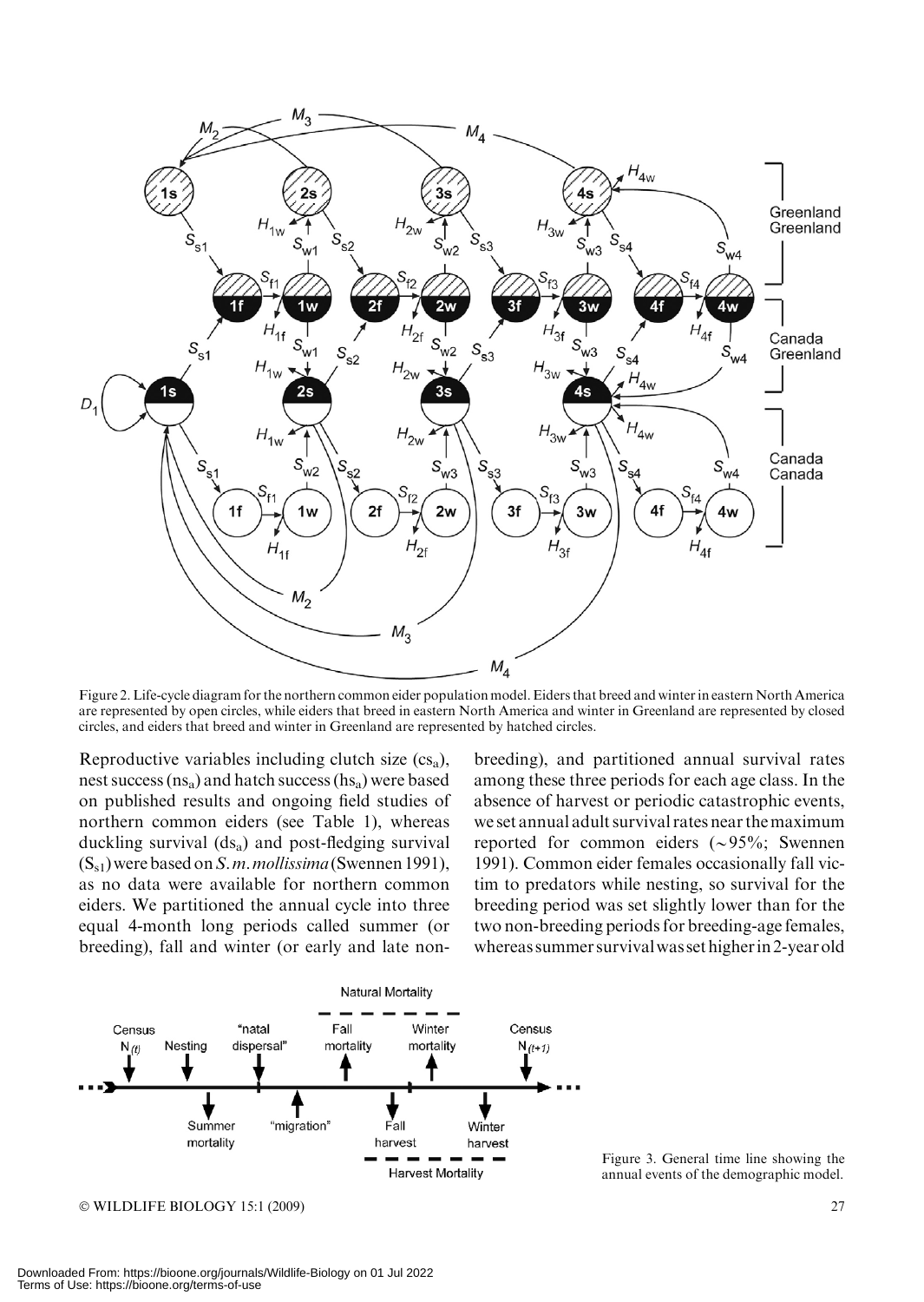|            |                                                          |       | Years of data |                                                    |
|------------|----------------------------------------------------------|-------|---------------|----------------------------------------------------|
| Parameter  | Definition                                               | Value | collection    | Source                                             |
| Newe       | Number of Canadian females wintering in Canada           | 93500 | 2003          | Canadian Wildlife Service                          |
| Newg       | Number of Canadian females wintering in Greenland 211900 |       | 1999          | Mosbech & Johnson 1999, Merkel et al. 2002         |
| Ngwg       | Number of Greenlandic females wintering in               | 19600 | 1998-2001     | Frich et al. 1998. Christensen & Falk 2001. Merkel |
|            | Greenland                                                |       |               | 2004 <sub>b</sub>                                  |
| Hcw        | Canadian winter harvest of females                       | 6500  | 1996-2001     | Canadian National Harvest Survey                   |
| <b>Hcs</b> | Canadian summer harvest of females                       | 1200  | 1999-2001     | Nunavut Harvest Study Final Report                 |
| Hg         | Greenlandic harvest of females                           | 30250 | 1993-2001     | Frich & Falk 1997, Piniarneg 2003 Merkel 2004a     |
| Pfc        | Proportion of Canadian harvest occurring in fall         | 0.51  | 1997-1999     | B. Collins & H. Levesque, unpubl. data             |
| Pfg        | Proportion of Greenlandic harvest occurring in fall      | 0.41  | 2000, 2001    | Merkel 2004b                                       |

Table 2. Initial values for population sizes, harvest levels and seasonality of harvests for the Canadian and Greenland subcomponents used in the model to simulate northern common eider populations.

birds, as they breed only rarely and we assumed that summer is a relatively benign time for non-breeding individuals (see Table 1).

As a starting point, we assumed that the populations were well below carrying capacity and that there were no stresses on the populations; i.e., there were no periodic catastrophic events, stochasticity in demographic parameters, or hunting mortality. Under these conditions, the values we used forecasted anintrinsic population growth rate (hereafter  $\lambda$ ) of 1.068. This population growth rate was similar to the rate observed during the period of expansion of common eiders in the Dutch Wadden Sea (1.07; Swennen 1991), so we increased the immature survival rate slightly to achieve Swennen's observed  $\lambda$  of 1.07. The stable age distribution of this projection had 23.5% of the population less than, or equal to, two years old just before the breeding season.

## Population estimates

Starting population sizes for the model were based on estimates of the number of northern eiders winteringin southwestGreenland andAtlantic Canada. The number of females wintering in Greenland (231,500) was half the number of wintering eiders surveyed in 1999 (463,000 birds, 95% CI: 342,000- 627,000; Merkel et al. 2002, Boertmann et al. 2004). Limited ground surveys during the past 25 years produced a minimum estimate of 10,000 breeding pairs of common eiders in west Greenland (Boertmann et al. 1996), although more extensive surveys in 1997-2001 suggest a breeding population of 15,000 pairs (Frich et al. 1998, Christensen & Falk 2001, Merkel 2002). Eiders breeding in northeast Greenland winter in Iceland, whereas the wintering area of the relatively few eiders breedingin southeast Greenland is unknown (Lyngs 2003). Thus, Greenland itself may contribute only 30,000 of the adult

eiders wintering in southwest Greenland, of which 15,000 were females (Table 2).

Canadian overwinter estimates were based on aerial surveys conducted in 2003 using methods developed by Bordage et al. (1998), which estimated that  $203.922$  (+15,478 SE) eiders wintered in the Gulf of St. Lawrence, Québec, and along coasts of Newfoundland. In the Gulf of St. Lawrence, Québec, all wintering common eiders are thought to be of the northern subspecies (J-P.L. Savard, unpubl. data), while 87% in northern, and 39% in southern Newfoundland are northern common eiders (the remainder are of the American race, S. m. dresseri; Gilliland & Robertson in press). Half of the wintering populations in both Newfoundland and Québec are female (Gilliland  $&$  Robertson in press). Using these values, we estimated that 93,500 northern common eider femaleswinteredinAtlantic Canada in 2003.

Because the number of female eiders breeding in northern Canada is unknown, we calculated this value based on the other estimates. There are 15,000 females breeding in Greenland (age class  $\geq$ 3; Merkel 2002), and adding another 23.5% for the younger age classes, we calculated that 19,600 females wintering in Greenland are Greenlandic breeding stock. Thus, the remaining 211,900 (231, 500-19,600) female eiders wintering in Greenland were assumed tooriginate fromCanada.Whencombined with all females estimated to winter in Newfoundland and Québec (93,500) the estimate for northern common eiders breeding in Canada is 305,400 females.

## Harvest

Mean harvest estimates in Greenland ( $H_{\text{af}}$  and  $H_{\text{aw}}$ ; see Table 2), were based upon eight years of data from surveys of hunters (1993-2000; Piniarneq 2003). However, female eiders are rarely identified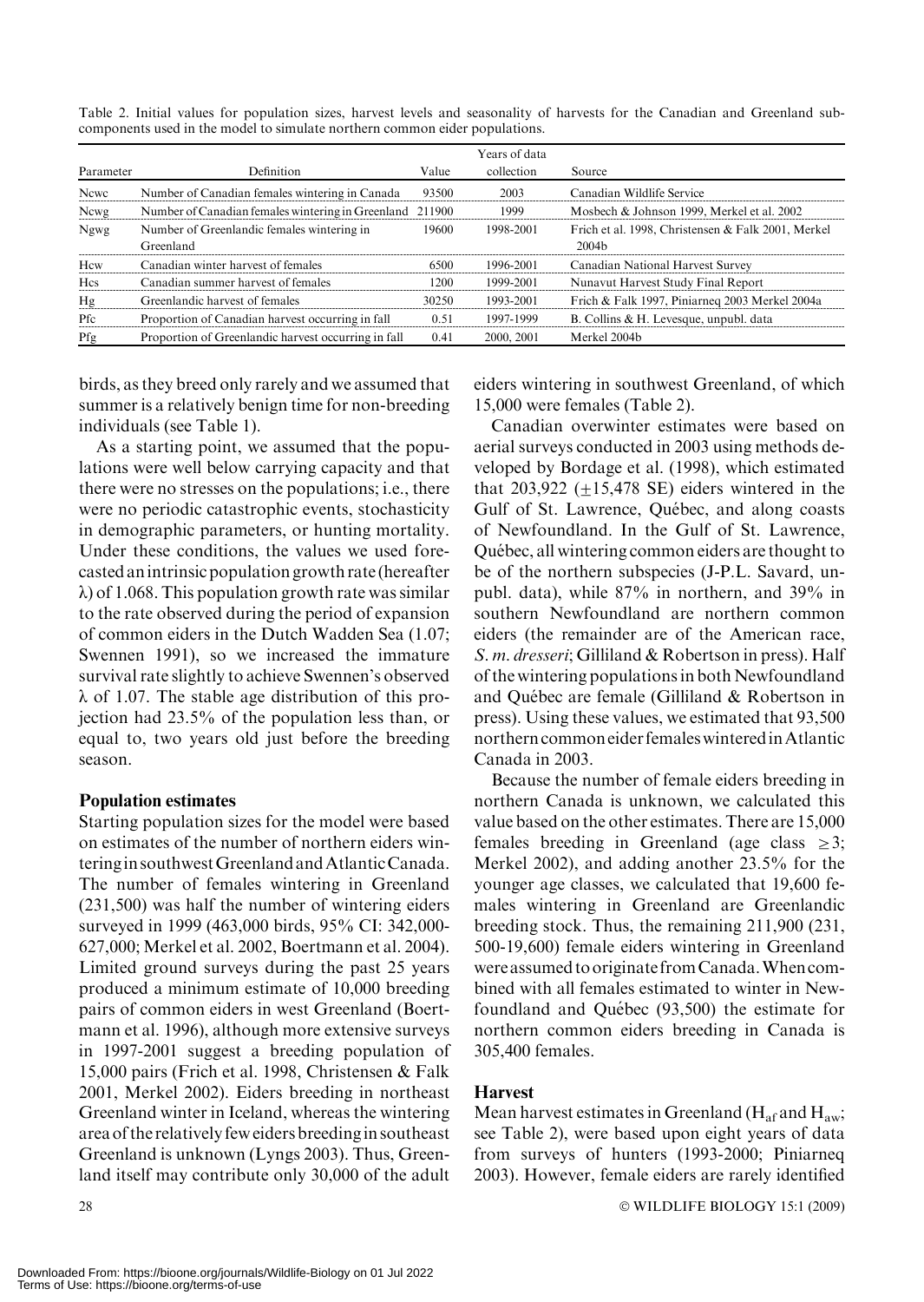to species by hunters so that both female common and king eiders Somateria spectabilis are reported as common eiders. To address this, we applied a correction factor developed by examining eiders at the community market in Nuuk, Greenland, in the winters of 1988/89, 1995/96 (Frich & Falk 1997) and 2000/01 (Merkel 2004b). The mean corrected harvest of common eiders was estimated at 60,500 annually in west Greenland of which about 50% were females (Frich & Falk 1997, Merkel 2004b).

Canadian sport harvest was estimated from both the National Waterfowl Harvest Survey and a targeted Sea Duck Harvest Survey (B. Collins & H. Lévesque, Canadian Wildlife Service, unpubl. data). Harvest estimates for Newfoundland and Québec for 1996-2001 were corrected for unreported late season harvest and the proportion of northern eiders in the harvest (75% in Newfoundland; Gilliland  $& Robertson$  in press, and  $20\%$  in Québec; J-P.L. Savard, unpubl. data). This calculation yielded an average of 13,000 northern eiders harvested annually. Equal numbers of females and males are harvested in Newfoundland (Gilliland & Robertson in press), yielding a final estimate of 6,500 northern eider females killed annuallyinAtlantic Canada (see Table 2).We estimated subsistence harvest of female eiders in Nunavut, Canada, as half of the mean harvest reported for the years 1999-2001 (i.e. 1,200 females; Nunavut Wildlife Harvest Study, unpubl. data). We also assumed that only breeding adults (age classes  $3$  or  $4$  +) were taken in this summer hunt.

Juvenile eiders are typically 2-3 times more vulnerable to hunting than adults (Joensen 1974).Thus, we used a vulnerability index that made hatch-year birds (age class 1) 3.5 and second-year birds (age class 2) 2.0 times more vulnerable to harvest than adults. These vulnerability indices produced an age distribution of harvested birds in the model that was similar to those reported in both Greenlandic and Canadian harvests (60% young; Frich & Falk 1997, Merkel 2004b, Gilliland & Robertson in press).

## Dispersal

To consider how harvest levels in each of the two wintering areas could affect the overall population and each population segment individually, we included a dispersal component in the model. We assumed that adult females showed total fidelity to their breeding and wintering areas (Robertson & Cooke 1999). For young, however, the model allowed for different dispersal scenarios because it is not known how juveniles disperse to their first

© WILDLIFE BIOLOGY 15:1 (2009) 29

wintering areas. At one extreme, we assumed that juveniles wintered at the same area as their mothers  $(i.e. D=0)$ . This scenario assumes that dispersal is either culturally or genetically transmitted from the mother to the juvenile, as seen in some harlequin ducks Histrionicus histrionicus (Regehr et al. 2001). At the other extreme, we assumed that the probability of a juvenile dispersing to a wintering area depended on the proportion of adult females in the breeding population that came from that wintering area ( $D=1$ ). This scenario models a situation where juveniles would randomly mix with the breeding female population, and simply follow adults to their wintering grounds, as seen in mallards *Anas platy*rhynchos(Nichols&Hines 1987).We explored other scenarios by varying the dispersal factor to intermediate values, but once a juvenile wintered in an area, the model assumed that they always returned there.

## Harvest: timing and population size relationships

We incorporated two harvest periods in the model so thatwe could apportion the harvest between them (i.e. 'Fall' before 1 January and 'Winter' after 1 January). In Canada, 51% of the harvest occurred before 1 January (B. Collins & H. Lévesque, Canadian Wildlife Service, unpubl. data), whereas in Greenland 41% of the harvest occurred before 1 January (Greenland Department of Fishing and Hunting, unpubl. data).

Initially, we assumed that the number of eiders harvested each year was constant. Unlike the regulated sport hunting of migratory game birds by non-aboriginal people in North America, harvests of eiders in parts of Atlantic Canada and particularly in Greenland are to some extent for subsistence, suggesting that hunters require a certain harvest each year. Further, the tendency of eiders to congregate in large flocks along coastlines (often near communities) helps ensure that hunters are efficient even if bird numbers decline. But at some low threshold harvest should eventually decline before eiders were completely extirpated, as hunter efficiency declines. We modeled this scenario by adding a term for strength of the inverse linear relationship between winter numbers and harvest, and by adjusting the threshold population size where the reduction in hunter efficiency occurred.

## Perturbation analyses and uncertainty

As both fixed and density-dependent harvest relationships lead to changing population growth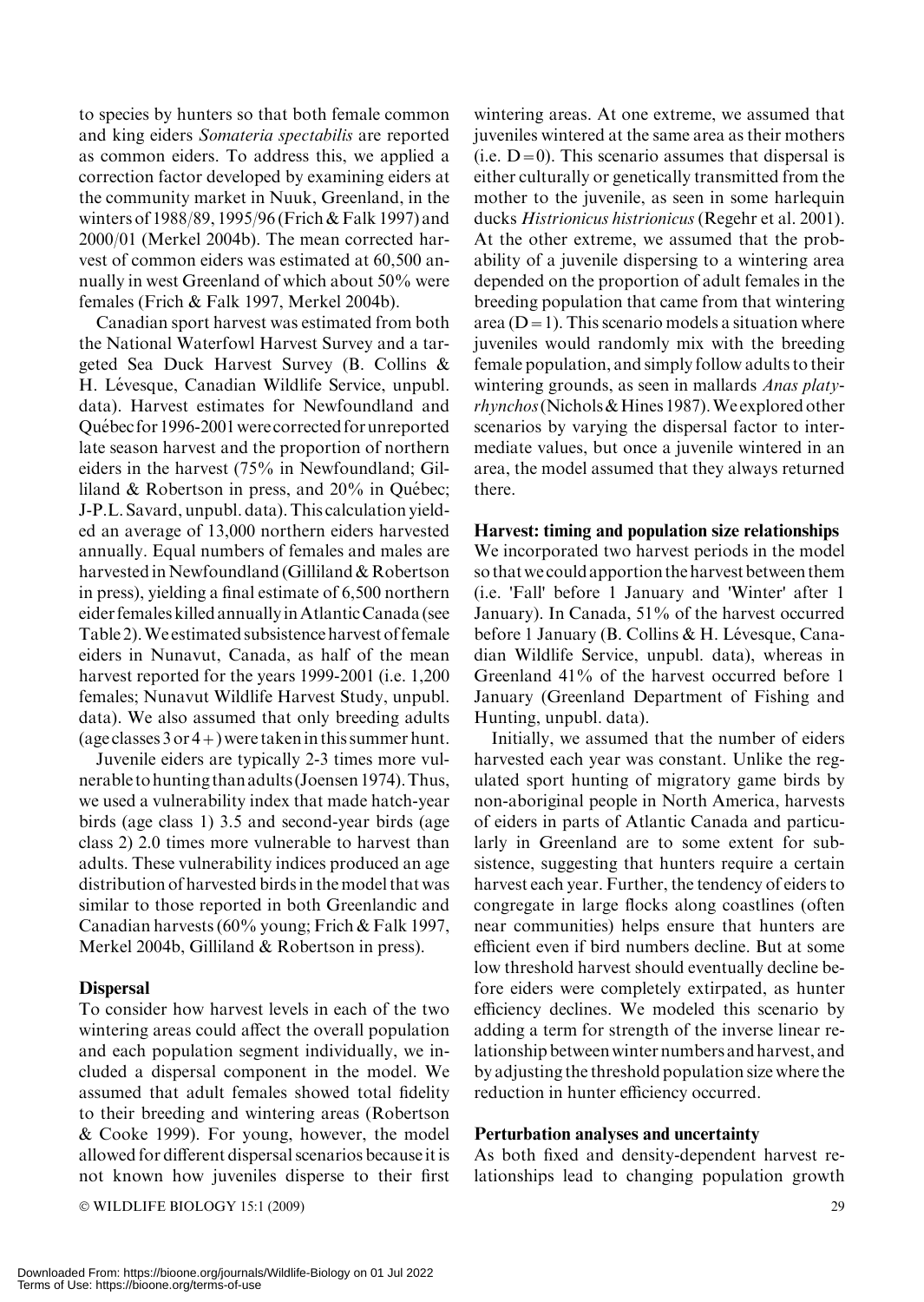rates over time, standard asymptotic elasticity analyses were not possible (Caswell 2001). Instead, we used perturbation analysis to estimate the relative effects of changes in the vital rates on population growth (following MacDonald & Caswell 1993, Schmutz et al. 1997). Each vital rate was reduced by 1% and the resulting population growth rate was calculated. We used a 20-year projection, extracted population size at 15 and 20 years, and calculated  $\lambda$ using the Heyde-Cohen equation (Heyde & Cohen 1985;  $ln\lambda = (lnN_t - lnN_0)/t$ ) based on these five years to avoid problems associated with early transient dynamics. These estimates are synonymous with lower level elasticities of the vital rates (Schmutz et al. 1997).

To explore uncertaintyin harvestlevels and population sizes on our general conclusions, we explored plausible harvest levels and population sizes that would lead to declining or growing populations. Plausible population sizes were based simply on the variance calculated with each estimate. For harvest, however, we felt that bias from under- or nonreporting was the most important source of uncertainty, so we assigned upper and lower ranges of what we felt the harvest could have been. For both countries, harvest is not likely to be overestimated (maximum 5%), and we decided that the harvest in Greenland could plausibly be 25% higher, while in Canada, it could be up to double the recorded values. In addition, to account for uncertainty in the vital rates used in the projection matrix, we considered scenarios where  $\lambda$  in the absence of harvest was increased to 1.089 (by raising duckling survival by 20% from 0.3 to 0.36) and reduced to 1.051 (by decreasing nest success 20% from 0.9 to 0.72).

## **Results**

## Initial conditions

In the absence of harvest, initial parameter values were set to yield a growth rate of 1.07 for all three populations with a stable age distribution,  $w$ , of 0.25, 0.11, 0.07, 0.57. The reproductive value vector,  $v$ , was 0.10, 0.23, 0.323, 0.35, indicating that adult females contributed about 3.5 times more to the population than juveniles each year in the model.

## Harvest

With harvest included in the model the age distribution of birds wintering in Canada was 0.14, 0.10, 0.08 and 0.68 after 20 years and indicated a higher



Figure 4. Population projections of female northern common eiders over 50 years under current harvest regimes (A), and with harvest allocated to be entirely focussed in the fall or spring (B).

portion of adults in the population. Projections including harvest resulted in declines in the number of eiders wintering in Greenland (Fig. 4A). Thus, even with reproduction and survival rates set at relatively high levels for this species, the model suggested that harvest of common eiders in west Greenland is not sustainable if maintained at the levels reported during 1993-2000. Harvest would have to be reduced by approximately 40% in Greenland to halt the projected declines. The Canadian population appears to be sustainable, and at current harvest levels is projected to allow modest population growth.

The seasonality of harvest strongly influenced population projections.For eiderswinteringinCanada, moving all of the harvest into the fall increased the population growth rate. In Greenland, the numbers continued to decline, but this decline occurred more slowlyif the harvest occurred entirelyin the fall (see Fig.  $4B$ ).

## Model structure: dispersal and density-dependent hunting

Changes in patterns of dispersal had little impact on the overall dynamics of the two wintering populations. When dispersal was proportional to population sizes the number of Greenland wintering birds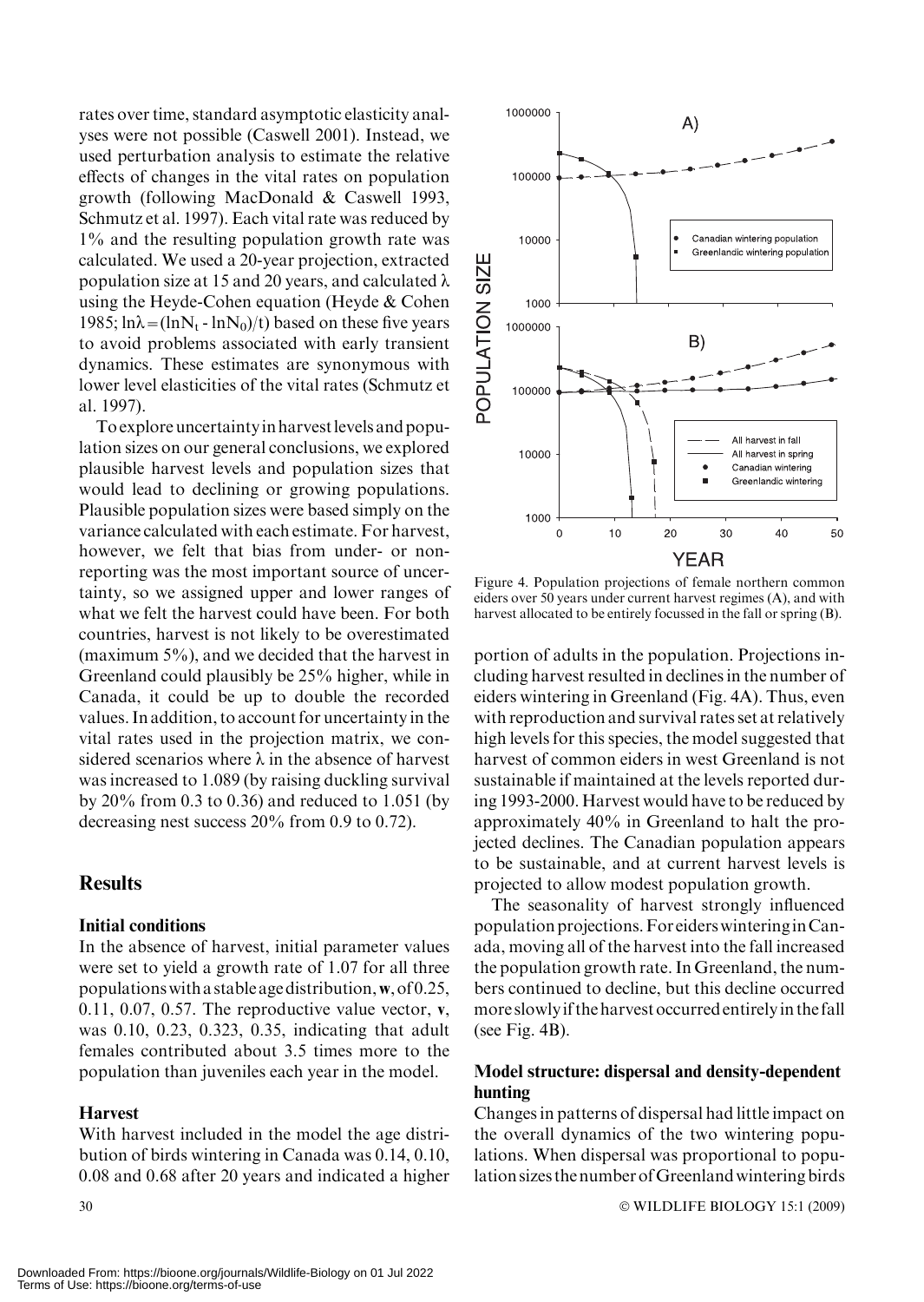declined slightly faster at the expense of Canadian wintering birds. Given the lack of any significant effect on overall dynamics, dispersal was not considered further.

Adjusting the strength of harvest density-dependence and raising the threshold value at which harvest becomes density-dependent, had similar influences on the dynamics of the declining Greenland population (Fig. 5). Both increased the level and the time to reach equilibrium (see Fig. 5). However, if the threshold was too low or the strength of the density-dependence of harvest was too weak, the Greenland wintering population went extinct.

#### Perturbation analyses and uncertainty

The most sensitive component of the model was adult survival, as would be expected in a long-lived species (Nur & Sydeman 1999). A proportional change in adult survival had 7-10 times more impact on the population than a change in fecundity or immature survival rates (recognizing that adult survival rate includes the sum of the elasticities of all birds four or more years old). Uncertainty in population size estimates, harvest



Figure 5. Population projections of female northern common eiders over 50 years with different threshold values of where density-dependent reductions in harvest begin (A) and different strengths of density-dependence reductions in harvest (B). High and low thresholds and strength of the dependence are 50% increases and decreases of both, respectively.

 $\odot$  WILDLIFE BIOLOGY 15:1 (2009)  $\qquad \qquad$  31



Figure 6.Relationships among population size, harvestlevels and population trajectories of female northern common eiders in the Northwest Atlantic. Points are population sizes and harvest levels used in the model, error bars represent  $\pm 1$  SE on the population size estimates (or 68% of the probability mass), while the height of the boxes for Canada and Greenland indicate the range of plausible values for harvest levels. Population size and harvest levels combinations above and to the left of a line indicate declining populations; below and to the right, growing populations.

levels and population growth rates are explored in Figure 6. Only under a high population growth rate, a population size in the high range of the estimate and low harvest levels could the current wintering numbers be maintained in Greenland. In Canada, where harvest levels were calculated to be sustainable, there still was a wide range of plausible conditions that could lead to population decline, especially if harvest is being underestimated as expected. Poor breeding conditions alone could also lead to declines in Canada, under the current population size and harvest levels.

#### **Discussion**

Uncertainty existed in several parameter values and model assumptions; a situation shared amongmany sea duck species in North America. The northern common eider occurs in remote areas of the Arctic and does not follow flyways traditionally considered bywaterfowlmanagementprogramsinNorthAmerica, making it particularly poorly known. The expense and logistical difficulties associated with Arctic field studies also explain the lack of monitoring and research efforts. In addition, harvest estimates for sea ducks are generally poor and are not precise enough for effective management (Wendt & Silieff 1986, Caithamer et al. 1998).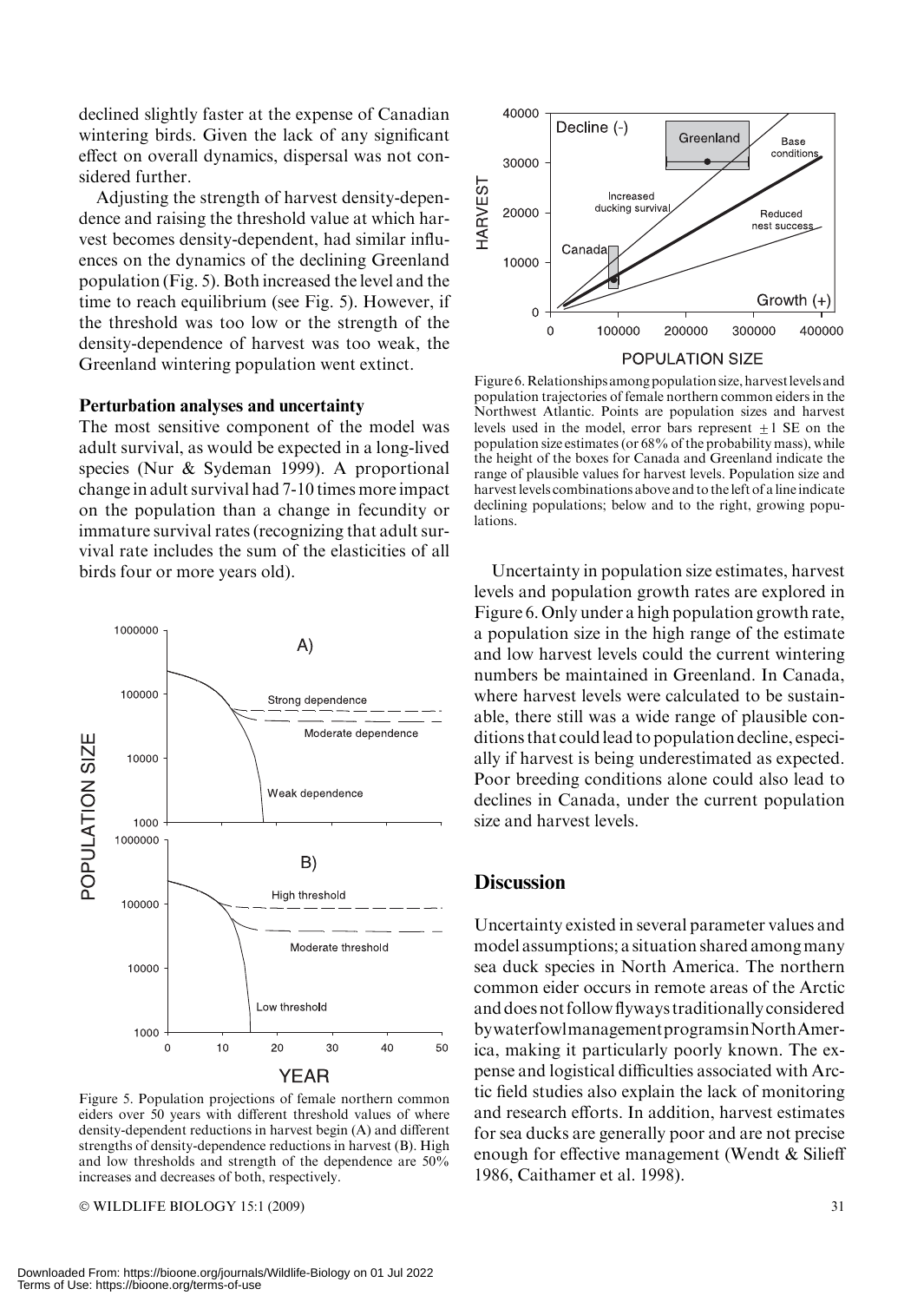Regardlessof theseuncertainties,growingconservation concern necessitated evaluation of northern common eidermanagement regimesin both Canada and Greenland (Circumpolar Seabird Working Group 1997, Sea Duck Joint Venture Management Board 2001, Hansen 2002). Here, we used a demographic model that integrated existing information of the northern common eider to 1) evaluate the sustainability of reported harvest, 2) for projected declining populations suggest harvest levels that would stabilize the populations and 3) identify and rank knowledge gaps hampering the ability to assess appropriateharvestlevels.Throughout,we evaluate the role of uncertainty, in both parameter estimates and model structure, on our conclusions.

#### Sustainability of the eider harvest

When reported rates of harvest were introduced into the model, and despite survival and reproductive rates both set at favourable levels, the number of eiders wintering inGreenland quickly declined. This suggests that harvest of northern common eiders wintering in Greenland is not sustainable at the levels reported between 1993 and 2000, whereas the Canadian harvest apparently was close to, or below, levels that would lead to population declines. The conclusion that the Greenlandic harvest is well above sustainable levels held under a wide range of plausible population sizes and harvest levels, and only under a combination of the most favourable conditions with very high vital rates and underestimated population sizes could the Greenlandic harvest be conceivably sustained. In Canada, the model suggests that current harvest levels could be sustained, but a wide variety of conditions could lead to population declines. As one example, the model did not include stochastic events occurring naturally that could cause reduced breeding and success or increased mortality (e.g. years of heavy sea ice; Robertson & Gilchrist 1998).

This model output was generally supported by recently observed conditions. First, surveys of Greenlandic breeding colonies indicate that there has been a significant decline over the past 40 years ( $\lambda$ =0.96; Merkel 2004a). Second, and in contrast, breeding numbers of eiders occurring at southern limits of the breeding range in Canada, from where eiders are assumed to winter mainly in Atlantic Canada, have increased between 1980 and 2003 (Goudie et al. 2000, Falardeau et al. 2003, Chaulk et al. 2005). Third, when harvest mortality was included, the model calculated an annual adult survival rate of 0.84 among female eiders wintering in west Greenland (see methods in Wiese et al. 2004). Survival has recently been estimated for adult female common eiders breedingin northernHudsonBay, Canada, at 0.80 (during 1996-2005; H.G. Gilchrist & E. Reed, unpubl. data); a site where 75% of the eiders winter in Greenland (Mosbech et al. 2006). Both the survival rate generated by themodel andobserved at the Canadian colony suggest adeclining population and are low when compared to other hunted eider populations whose adult survival rates can exceed 0.90 (Wakeley & Mendall 1976, Krementz et al. 1996, Goudie et al. 2000).

We did not include density-dependence in our model, and in so doing, assumed that all hunting mortality was additive to natural mortality. We felt this assumption was appropriate for a number of reasons. First, the population size of common eiders wintering in both Canada and Greenland appears to be much reduced from historical levels, and is well documented for Greenland (Merkel 2004a). In Canada, however, older information is sparse and not as well documented; Gillespie & Learning  $(1974)$  quote Les Tuck as suggesting up to two million eiders wintered in Newfoundland alone in the 1950s, and Gillespie (1968) reports that their visual estimates for eider flock size were seriously underestimated and that ''… several hundred thousand …'' eiders wintered in eastern Newfoundland in 1968. Other studies of longer-lived species, such as geese, show that most hunting mortality is additive (Gauthier et al. 2001); especially the mortality of adults as there is little variation in adult survival to allow for compensation (Lebreton 2005). Finally, without any meaningful sense of what carrying capacity may be foreidersintheNorthwestAtlantic,andwhichpopulation processes regulate numbers in common eiders, we felt that modeling density-dependence would not further our understanding of the impact of harvest. However, it must be recognized that the predictions of the model are based on complete additivity, and thatif some compensatory mechanisms exist at the current population sizes, then more birds could be harvested.

#### Dispersal

Little is known about how young disperse in many species of sea ducks, and further work is required to understand how juvenile ducks select their first wintering grounds, and how faithful adults are to these sites (Robertson & Cooke 1999). Harlequin duck females occasionally migrate with their brood to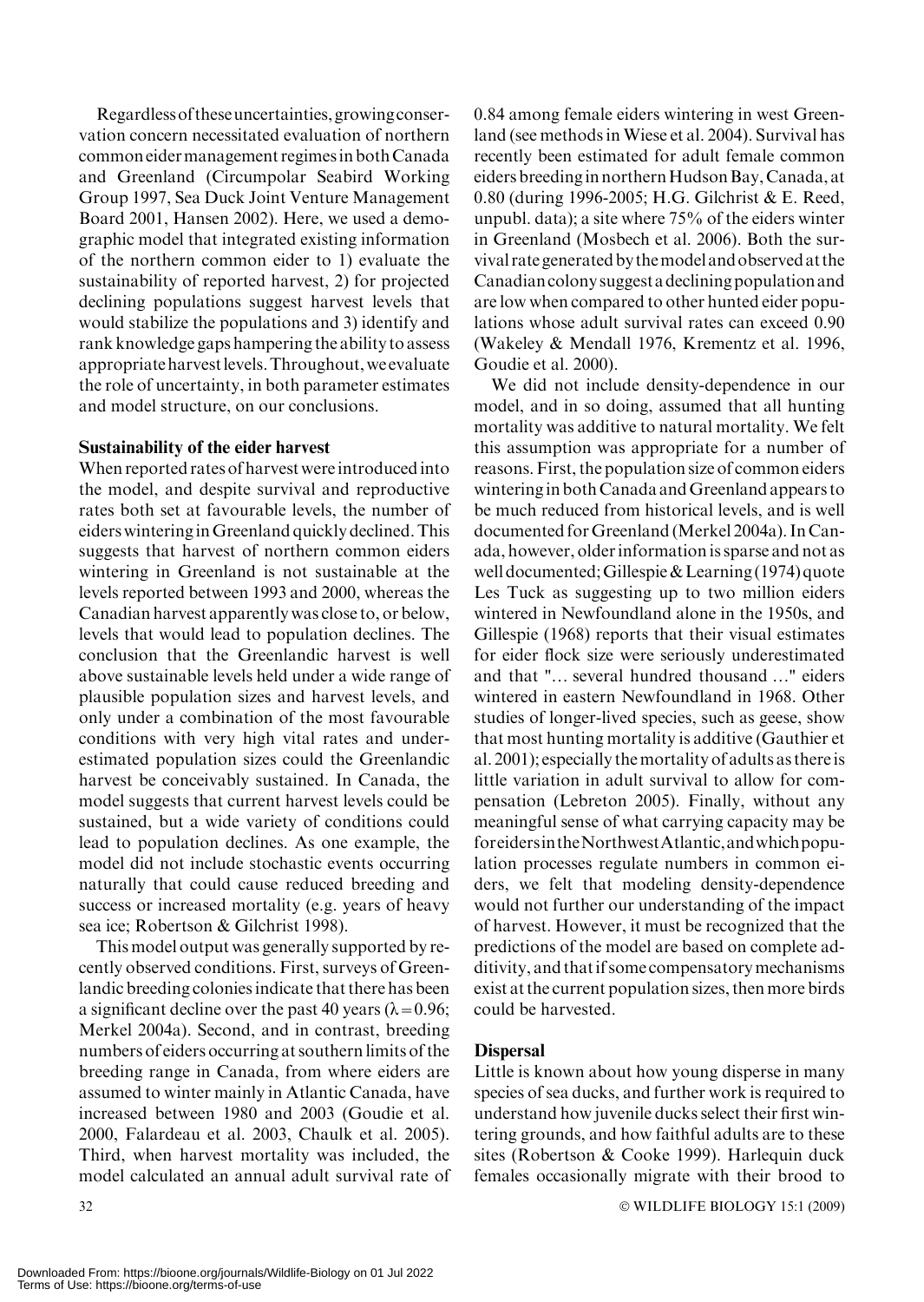their wintering grounds (Regehr et al. 2001), providing a mechanism for the location of the mother's winter site to be transmitted to the young. Extensive brood parasitism, crèching and brood abandonment suggest that young eiders would not necessarily migrate with their mothers to wintering grounds. Regardless, a range of dispersal scenarios was considered in our model because dispersal provided a possible mechanism to link the sympatric populations breeding in the Canadian Arctic with those that winter in Greenland and Canada. The model suggested that dispersal of young eiders between populations did not greatly influence the overall dynamics in the model, and that an intensive Greenland harvest will not strongly affect eiders that both breed and winter in Canada. Similarly, a conservative harvestmanagement regimeinCanada that results in an increasing Canadian winter population is not likely to increase numbers of eiders wintering in Greenland.

## Timing of harvest

Ourmodelindicated that alate winter harvestwould have a greater effect on populations than early winter harvest, although thelevel of this effect depended on population size and the number of birds harvested. This occurred because harvests later in the winter are taken from a smaller population reduced by natural mortality, resulting in a higher harvest rate (the proportion of birds harvested in the population). However, under the current Greenlandic harvest levels, a shift from late to early winter harvest only slowed the inevitable declines. Adjusting the timing of harvest could be a more useful management tool when harvest levels are closer to sustainable levels and earlier harvests could help to ensure that harvest levels remain below sustainable levels.

A summer harvest will have the greatest detrimental effect on populations because it targets the adult cohort which has the highest reproductive value. The harvest of adult northern eiders during summer has extirpated regional breeding populations in both Arctic Canada (Cooch 1986), and west Greenland (Salomonsen 1951, Merkel 2002). Despite the potential effect of summer harvest, it was numerically small and so had little influence on the overall trajectories of the populations.

## Conservation implications

At some low population size, harvest of eiders should decrease when it becomes difficult for hunt-

© WILDLIFE BIOLOGY 15:1 (2009) 33

ers to encounter and kill them. In themodel, thelevel at which eider numbers stabilized was a function of where we arbitrarily set the level of this densitydependence. The sooner harvest became proportional to population size (i.e. a rate) rather than a fixed number, the higher the equilibrium population size became. Complete extirpation of a wild populationis unlikely to occur from harvest alone (but see Rosser & Mainka 2002). In many cases, natural refuges exist where remnants of a population can persist in areas inaccessible to hunters (Merkel 2004b). However, populations can be driven to extremely low levels before the equilibrium between population size and harvest levels is reached (Ludwig et al. 1993), and clearly, a population that persists at low equilibrium levels is an undesirable outcome of harvest. Small wildlife populations are also more vulnerable to stochastic environmental and demographic events that increase mortality or reduce natality (Lande 1993).

## Recommendations

It is often recommended that harvest levels should be adjusted each year in relation to population size and the yearly production of young (Hilborn & Walters 1992). However, this management approach is only possible if good annual estimates of harvest, population size and annual production exist, as is the case for many North American and European waterfowl species. This is not feasible for northern eiders breeding in Arctic Canada and west Greenland due largely to the expense and logistical complexity of monitoring this remote population.

Northern common eiders in west Greenland, which apparently consists of  $\sim 90\%$  Canadian breeding birds, remain one of the most heavily hunted bird species in Greenland (Piniarneq 2003); perhaps because eiders occur in concentrated flocks at predictable locations and in close proximity to coastal communities (Merkel 2004a). Despite a lack of information and infrequent population surveys, our findings suggest that there is an urgent need to prevent declines projected by the model. The modelindicates that themost efficient way to do sois tolower adultmortality by reducing harvestlevelsin Greenland by at least 40%, particularly in spring. However, given the continued uncertainty associated with some estimates of population size and harvest, we cannot yet determine precise harvest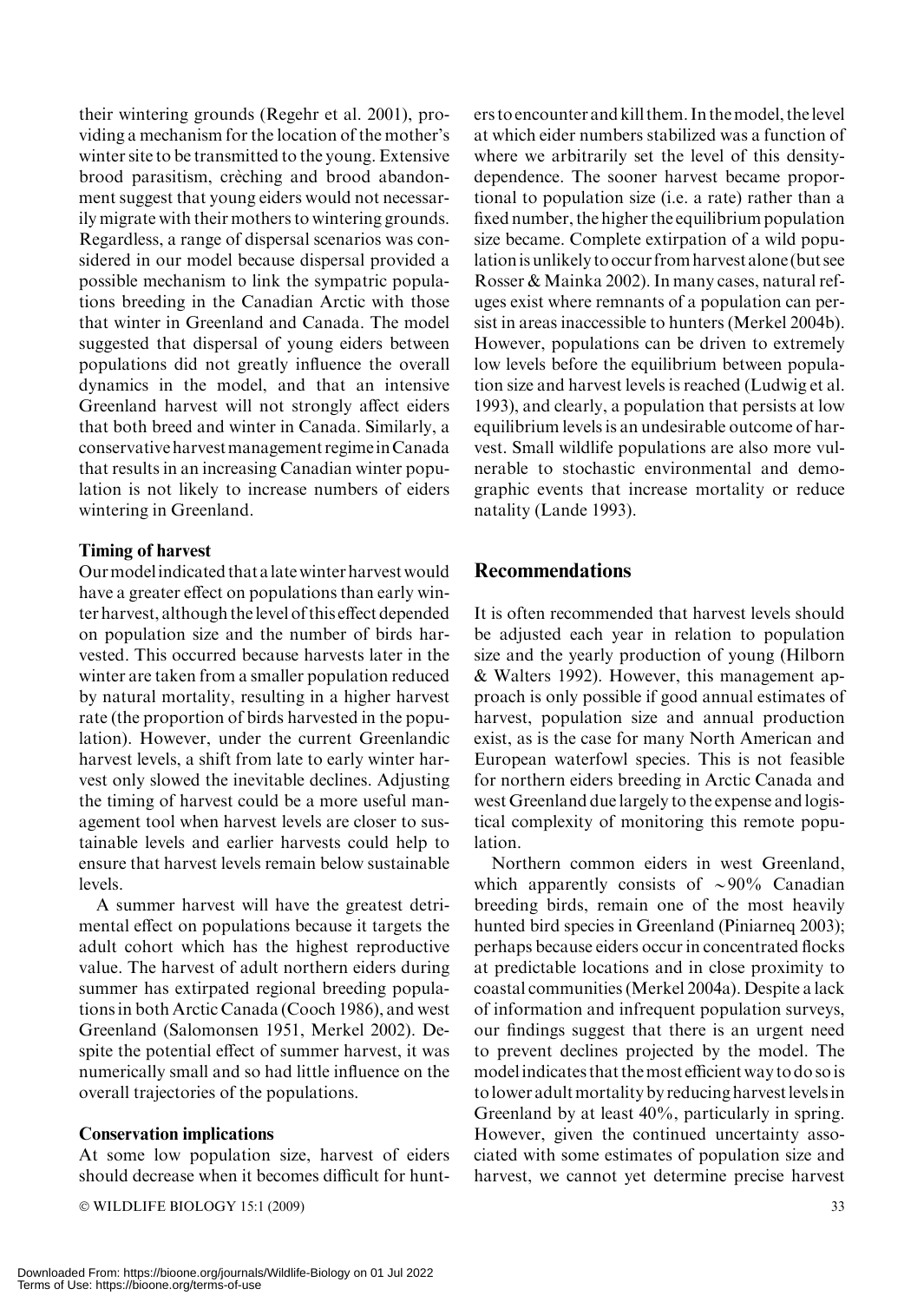levels that would allow eider populations to be maintained or to grow.

Favourable vital rates were usedin themodel, and eiders can show successive years of high population growth in certain conditions (e.g. Coulson 1984, Chaulk et al. 2005). However, other factors not yet considered in this model could lower calculated sustainable harvest levels even further (Fieberg & Ellner 2001). For example, environmental factors such as heavy sea ice conditions in winter could lower juvenile and adult survival rates (Robertson  $\&$ Gilchrist 1998). Occasionally, breeding failure occurs among common eiders, particularly at high latitudes (Goudie et al. 2000), and this, or any other, source of stochasticity can reduce intrinsic growth rates further (Tuljapurkar 1997). Given these uncertainties, conservative harvest rates lower than those generated by the model should be sought, particularly in Greenland where a number of professional hunters rely on eider ducks for food and income (Christensen 2001, Pars et al. 2001), and where they have few economic alternativesif sources of wild meats are extirpated.

Recently, the Greenland Home Rule has decided to take action on the recommendation to reduce the spring harvest of eiders. Over the period 2002-2004 new bird hunting regulations were introduced in Greenland. Among other things, eider hunting in March and April was prohibited, and it appears that harvest levels are now declining (Piniarneq 2007). If future years confirm this development we recommend that the current modelling exercise be repeated to revise projections and to evaluate sustainability based on the new harvest levels. Ideally, more datawill be available from breeding groundsin Greenland and Canada at this point, including population growth rates, making it possible to compare growth rates projected by the model and growth rates measured in the field.

Acknowledgements - the Canadian Wildlife Service, the Greenland Institute of Natural Resources, the Nunavut Research Trust, the American Museum of Natural History, and the Northern Ecosystem Initiative of Environment Canada provided funding for various components of our project. The Greenland Department of Fishing and Hunting, the Nunavut Wildlife Management Board, and B. Collins and H. Lévesque of the Canadian Wildlife Service provided unpublished harvest statistics.We thank K. McCormick, P. Nielsen and the Circumpolar Seabird Working Group who supported initial modelling workshops and discussions heldin Greenland and Canada, and P. Matulonis for his help at the workshop held in New Brunswick, Canada. Finally, we thank Mark Lindberg, Eric Reed and Joel Schmutz for many helpful suggestions on earlier versions of this manuscript.

## **References**

- Baillie, S.R. & Milne, H. 1982: The influence of female age on breeding in the eider Somateria mollissima. - Bird Study 29: 55-66.
- Boertmann, D., Lyngs, P., Merkel, F.R. & Mosbech, A. 2004: The significance of SW Greenland as winter quarters for seabirds. -BirdConservation International 14: 87-112.
- Boertmann, D., Mosbech, A., Falk, K. & Kampp, K. 1996: Seabird coloniesin westernGreenland. -National Environmental Research Institute, Denmark. Technical Report No. 170,148 pp.
- Bordage, D., Plante, N., Bourget, A. & Paradis, S. 1998: Use of ratio estimators to estimate the size of common eider populations in winter. - Journal of Wildlife Management 62: 185-192.
- Caswell, H. 2001: Matrix population models: construction, analysis, and interpretation. 2nd edition. - Sinauer, Sunderland, Massachusetts, USA, 722 pp.
- Caithamer, D.F., Otto, M., Padding, P.I., Sauer, J.R. & Haas, G.H. 1998: Sea Ducks in the Atlantic Flyway: Population status and a review of special hunting seasons. - Office of Migratory Bird Management, United States Fish and Wildlife Service, 65 pp.
- Chapdelaine, G., Bourget, A., Kemp, W.B., Nakashima, D.J. & Murry, D.J. 1986: The common eider population of the northern Quebec coast. - In: Reed, A. (Ed.); Eider ducks in Canada. Ottawa, Canadian Wildlife Service, Report Series No. 47, pp. 39-50.
- Chaulk, K.G., Robertson, G.J., Collins, B.T., Montevecchi, W.A. & Turner, B. 2005: Evidence of recent population increases in common eiders breeding in Labrador. - Journal of Wildlife Management 69: 805- 809.
- Christensen, T. 2001: Seabird harvest in Greenland. In: Derlnger, L. & Wohl, K. (Eds); Seabird harvest regimes in the circumpolar nations. Anchorage. Circumpolar Seabird Working Group, Technical Report No. 5, pp. 22-37.
- Christensen, K.D. & Falk, K. 2001: Status of the common eider breeding in the municipality of Avanersuaq (Thule), north-west Greenland. - Polar Research 20: 109-114.
- Circumpolar SeabirdWorking Group 1997: Circumpolar eider conservation strategy and action plan. - Akureyri, Iceland: Conservation of Arctic Flora and Fauna, 16 pp.
- Cooch, E.G., Gauthier, G. & Rockwell, R.F. 2003: Apparent differences in stochastic growth rates based on timing of census: a cautionary note. - Ecological Modeling 159: 133-143.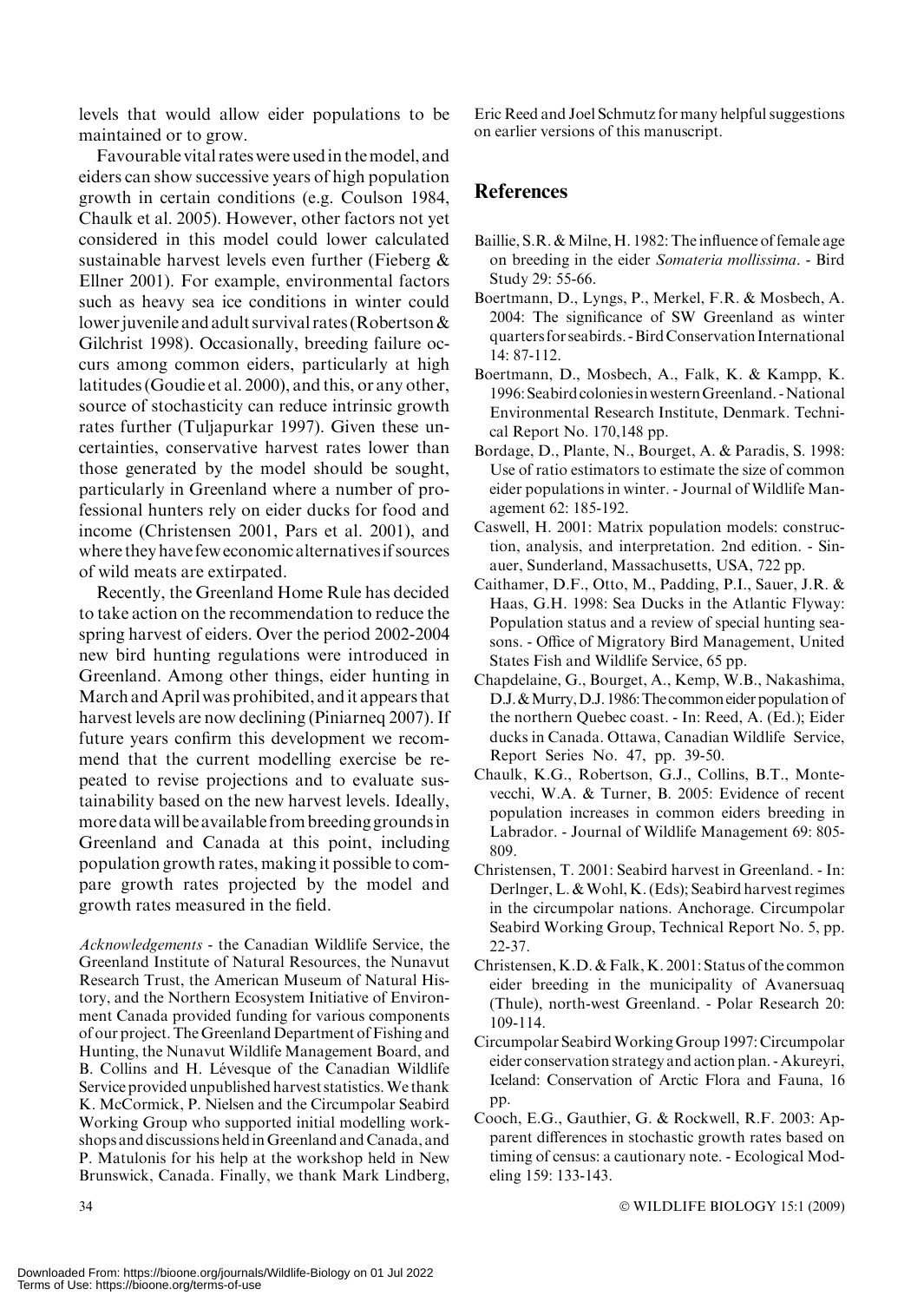- Cooch,F.G. 1986:The numbers of nesting northern eiders on theWest Foxe Islands, NWT, in 1956 and 1976. - In: Reed, A. (Ed.); Eider ducks in Canada. Ottawa Canadian Wildlife Service, Report Series No. 47, pp. 114- 118.
- Coulson, J.C. 1984: The population dynamics of the eider duck Somateria mollissima and evidence of extensive non-breeding by adult ducks. - Ibis 126: 525-543.
- Falardeau, G., Rail, J-F., Gilliland, S. & Savard, J-P. 2003: Breeding survey of common eiders along the west coast of Ungava Bay, in summer 2000, and supplement on other nesting birds. - Canadian Wildlife Service, Quebec region, Sainte-Foy, Technical Report Series No. 405, 67 pp.
- Fieberg, J. & Ellner, S.P. 2001: Stochastic matrix models for conservation and management: a comparative review of methods. - Ecology Letters 4: 244-266.
- Frich, A.S., Christensen, K.D. & Falk, K. 1998: Ederfugle-optællinger i Kangaatsiaq og Avanersuaq 1997. - Nuuk, Greenland Institute of Natural Resources, Technical Report No. 10, 33 pp. (In Danish).
- Frich, A.S. & Falk, K. 1997: Jagtindsats og ederfuglefangst ved Nuuk. - Nuuk, Greenland Institute of Natural Resources Technical Report No. 5, 33 pp. (In Danish).
- Gauthier, G., Pradel, R., Menu, S. & Lebreton, J-D. 2001: Seasonal survival of greater snow geese and effect of hunting under dependence in sighting probability. - Ecology 82: 3105-3119.
- Gillespie, D.I. 1968: A preliminary inventory of wintering eiders ducks (Somateria mollissima) along the east and northeast coast of Newfoundland. - Canadian Wildlife Service, unpublished report, St. John's, Newfoundland,10 pp.
- Gillespie, D.I. & Learning, W.J. 1974: Eider numbers and distribution off Newfoundland. - In: Boyd, H. (Ed.); Canadian Wildlife Service waterfowl studies in eastern Canada, 1969-73. Canadian Wildlife Service Report Number 29, pp. 73-78.
- Gilliland, S.G. & Robertson, G.J. in press: Composition of eiders harvested in Newfoundland. - Northeastern Naturalist.
- Goudie, R.I., Robertson, G.J. & Reed, A. 2000: Common eider (Somateria mollissima). - In: Poole, A. & Gill, F. (Eds); The Birds of North America, No. 546. The Academy of Natural Sciences, Philadelphia, PA, and The American Ornithologists' Union, Washington, DC,32 pp.
- Hansen, F. 2002: A farewell to Greenland's wildlife. Gads Forlag, Denmark, 154 pp.
- Heyde, C.C. & Cohen, J.E. 1985: Confidence intervals for demographic projections based on products of random matrices. - Theoretical Population Biology 27: 120-153.
- Hilborn, R. & Walters, C.J. 1992: Quantitative fisheries stock assessment: choice, dynamics, and uncertainty. -

- WILDLIFE BIOLOGY 15:1 (2009) 35

Chapman and Hall, New York, New York, USA, 570 pp.

- Joensen, A.H. 1974: Populations and shooting utilization of migratory ducks in Denmark, with particular reference to the eider duck (Somateria mollissima). - Stockholm: - Proceeding of the XIII International Congress of Game Biologists, pp. 252-261.
- Joensen, A.H. & Preuss, N.O. 1972: Report on the ornithological expedition to northwest Greenland 1965. - Meddelelser om Grønland 191, Number 5, 58 pp.
- Johannes, R.E. 1998: The case for data-less marine resource management: examples from tropical nearshore fisheries. - Trends in Ecology and Evolution 13: 243- 246.
- Krementz, D.G., Hines, J.E. & Caithamer, D.F. 1996: Survival and recovery rates of American eiders in eastern North America. - Journal Wildlife Management 60: 855-862.
- Lande, R. 1993: Risks of population extinction from demographic and environmental stochasticity and random catastrophes. - American Naturalist 142: 911- 927.
- Lebreton, J-D. 2005: Dynamical and statistical models for exploited populations. - Australian and New Zealand Journal of Statistics 47: 49-63.
- Lele, S. & Norgaard, R.V. 1996: Sustainability and the scientists' burden. - Conservation Biology 10: 354-365.
- Ludwig, D., Hilborn, R. & Walters, C. 1993: Uncertainty, resource exploitation and conservation: lessons from history. - Science 260: 17-20.
- Lyngs, P. 2003: Migration and winter ranges of birds in Greenland: an analysis of ringing recoveries. - Dansk Ornitologisk Forenings Tidsskrift 97: 1-167.
- McDonald, D.B. & Caswell, H. 1993: Matrix methods for avian demography. - Current Ornithology 10: 139- 185.
- Merkel, F.R. Ederfugleoptællinger i Ilulissat, Uummannaq og Upernavik kommune, 1998-2001. (In Danish with an English summary: Eider ground surveys in the municipality of Ilulissat, Uummannaq, and Upernavik, 1998-2001). - Nuuk, Greenland Institute of Natural Resources, Technical Report No. 43,78 pp.
- Merkel, F.R. 2004a: Evidence of population decline in common eiders breeding in western Greenland. - Arctic 57: 27-36.
- Merkel, F.R. 2004b: Impact of hunting and gillnet fishery on wintering eiders in Nuuk, Southwest Greenland. - Waterbirds 27: 469-479.
- Merkel, F.R., Mosbech, A., Boertmann, D.M. & Grøndahl, L. 2002: Winter seabird distribution and abundance off southwest Greenland, 1999. - Polar Research 21: 17-36.
- Mosbech, A., Gilchrist, H.G., Merkel, F.R., Sonne, C. & Flagstad, A. 2006: Year-round movements of Northern Common Eiders Somateria mollissima borealis breed-